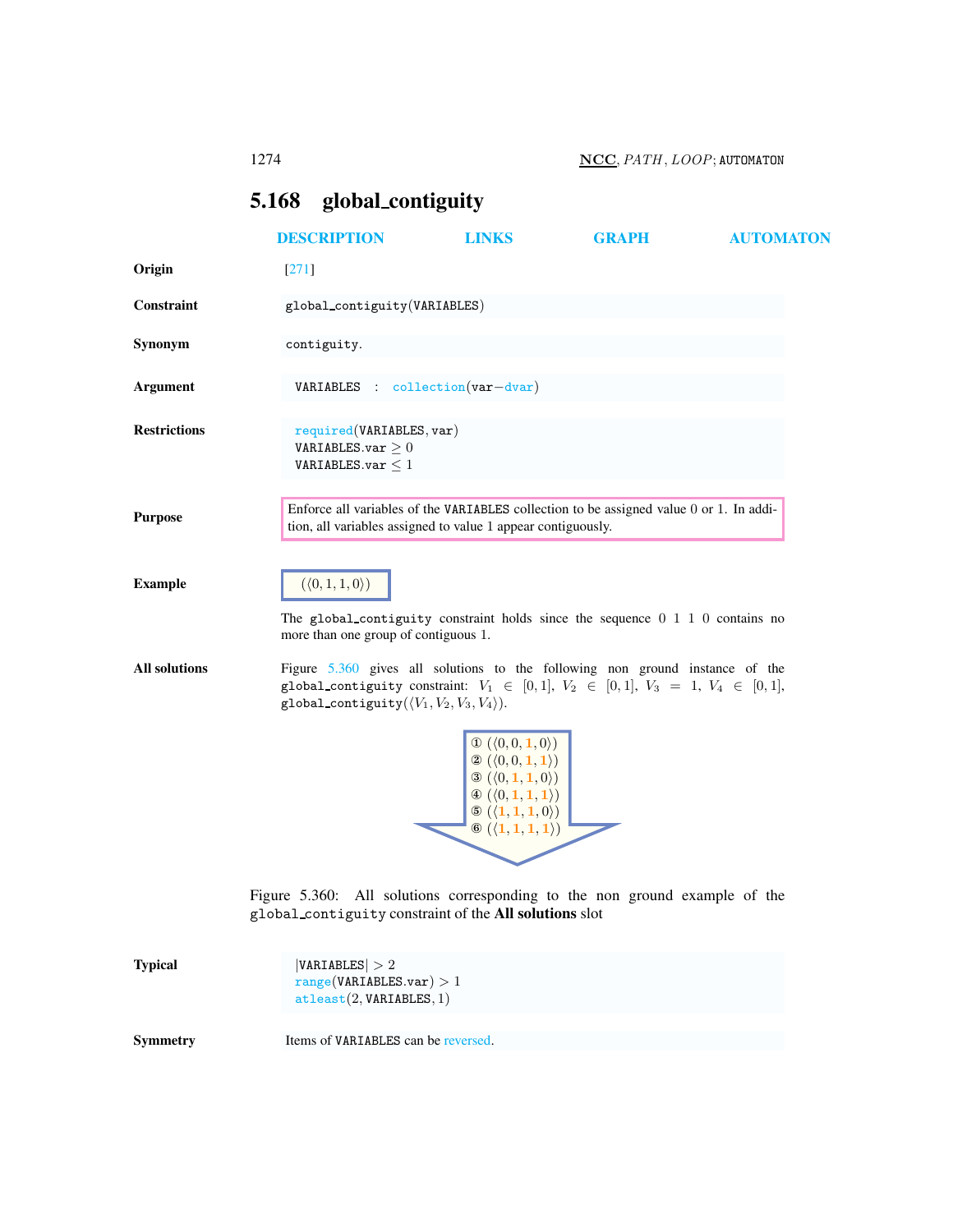|                  | 20030820                                                                                   | 1275 |
|------------------|--------------------------------------------------------------------------------------------|------|
| Arg. properties  | Contractible wrt. VARIABLES.                                                               |      |
| <b>Usage</b>     | The article $[271]$ introducing this constraint refers to hardware configuration problems. |      |
| <b>Algorithm</b> | A filtering algorithm for this constraint is described in $[271]$ .                        |      |

## Counting

| Length $(n)$                                           |  |  |  |  |  |  |  |  |  |  |  |  |  |  | 1 2 3 4 5 6 7 8 9 10 11 12 13 14 15 16 17 18 19 20 21 22 23 24                                                            |
|--------------------------------------------------------|--|--|--|--|--|--|--|--|--|--|--|--|--|--|---------------------------------------------------------------------------------------------------------------------------|
| <b>Solutions</b>                                       |  |  |  |  |  |  |  |  |  |  |  |  |  |  | 4   7   11   16   22   29   37   46   56   67   79   92   106   121   137   154   172   191   211   232   254   277   301 |
| Number of solutions for global contiguity: domains 0.1 |  |  |  |  |  |  |  |  |  |  |  |  |  |  |                                                                                                                           |

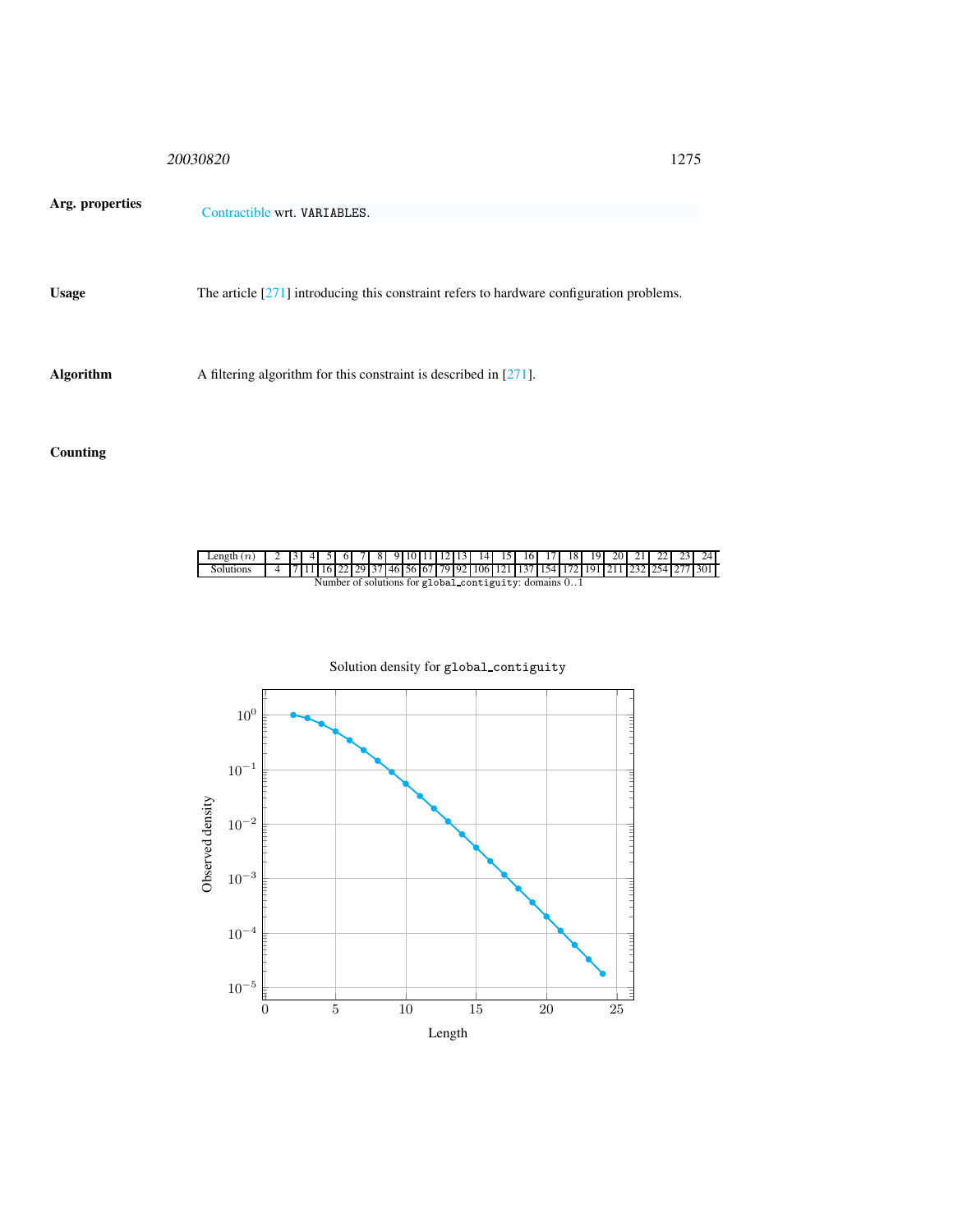

<span id="page-2-0"></span>See also common keyword: group, inflexion *(sequence)*. implies: consecutive values, multi global contiguity, no valley. related: roots. Keywords characteristic of a constraint: convex, automaton, automaton without counters, automaton with same input symbol, reified automaton constraint. combinatorial object: sequence. constraint network structure: Berge-acyclic constraint network. filtering: arc-consistency. final graph structure: connected component. Cond. implications global contiguity(VARIABLES) with  $|VARIABLES| > 2$ implies some equal(VARIABLES).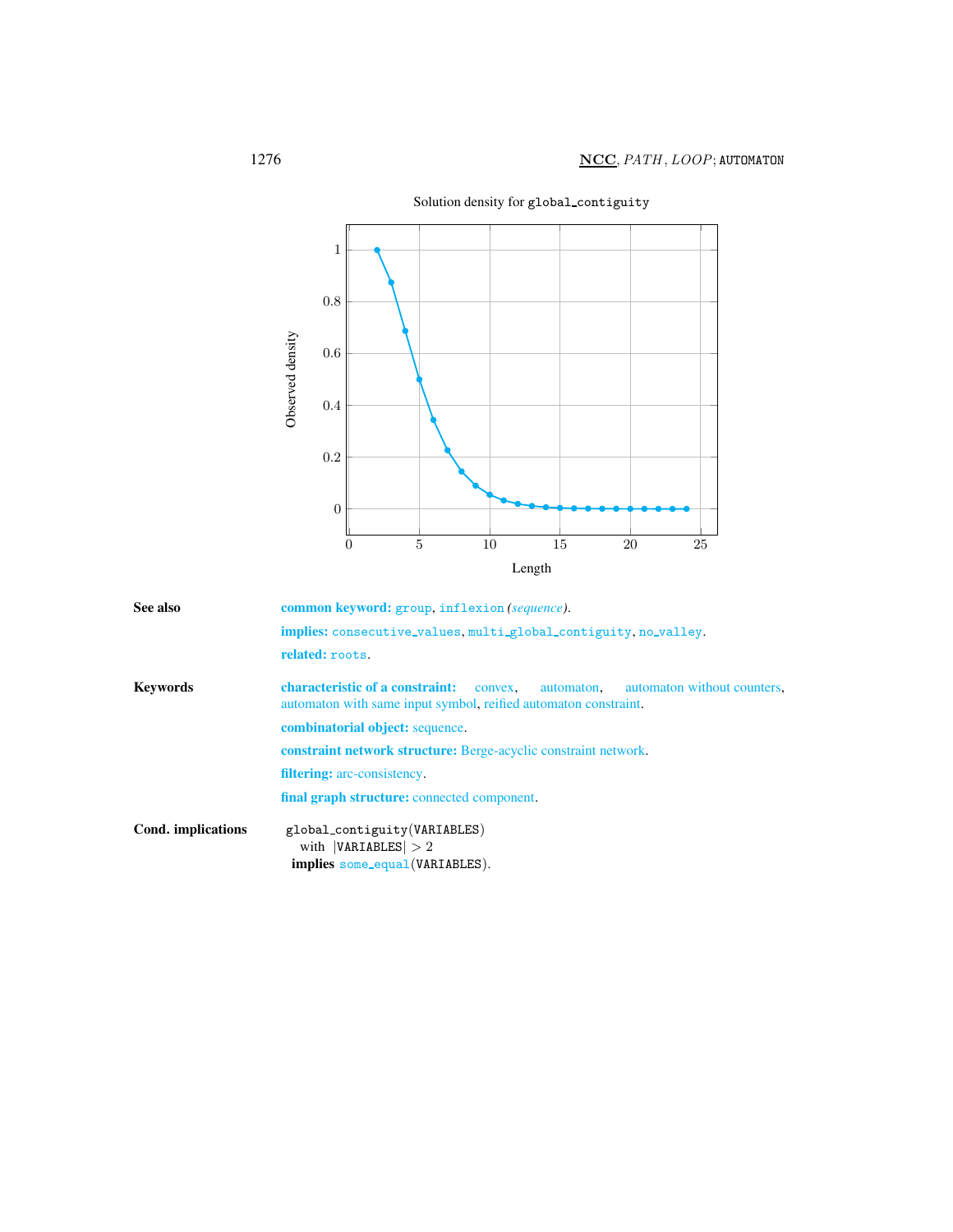## <span id="page-3-0"></span><sup>20030820</sup> 1277

| Arc input(s)         | VARIABLES                                                                                                                  |
|----------------------|----------------------------------------------------------------------------------------------------------------------------|
| Arc generator        | $PATH \rightarrow collection(variables1, variables2)$<br>$\textit{LOOP} \mapsto \text{collection}(variables1, variables2)$ |
| Arc arity            | 2                                                                                                                          |
| Arc constraint $(s)$ | $\bullet$ variables1.var = variables2.var<br>$\bullet$ variables1.var = 1                                                  |
| Graph property(ies)  | NCC < 1                                                                                                                    |

Graph model Each connected component of the final graph corresponds to one set of contiguous variables that all take value 1.

> Parts (A) and (B) of Figure [5.361](#page-3-1) respectively show the initial and final graph associated with the Example slot. The global\_contiguity constraint holds since the final graph does not contain more than one connected component. This connected component corresponds to 2 contiguous variables that are both assigned to 1.



<span id="page-3-1"></span>Figure 5.361: Initial and final graph of the global contiguity constraint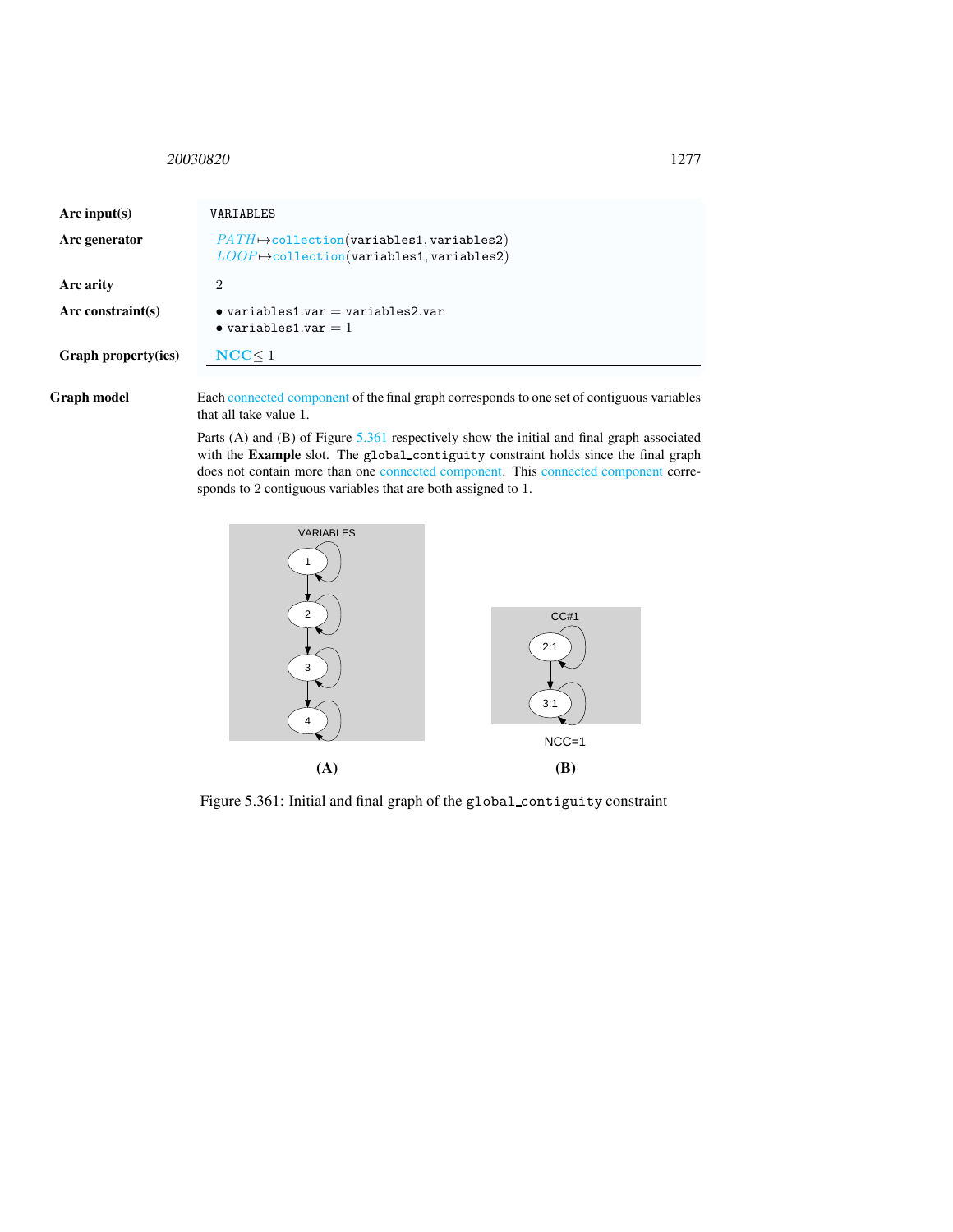Automaton Figure [5.362](#page-4-1) depicts the automaton associated with the global contiguity constraint. To each variable  $VAR<sub>i</sub>$  of the collection VARIABLES corresponds a signature variable that is equal to  $VAR<sub>i</sub>$ . There is no signature constraint.

<span id="page-4-0"></span>



<span id="page-4-1"></span>

Figure 5.363: Hypergraph of the reformulation corresponding to the automaton of the global contiguity constraint